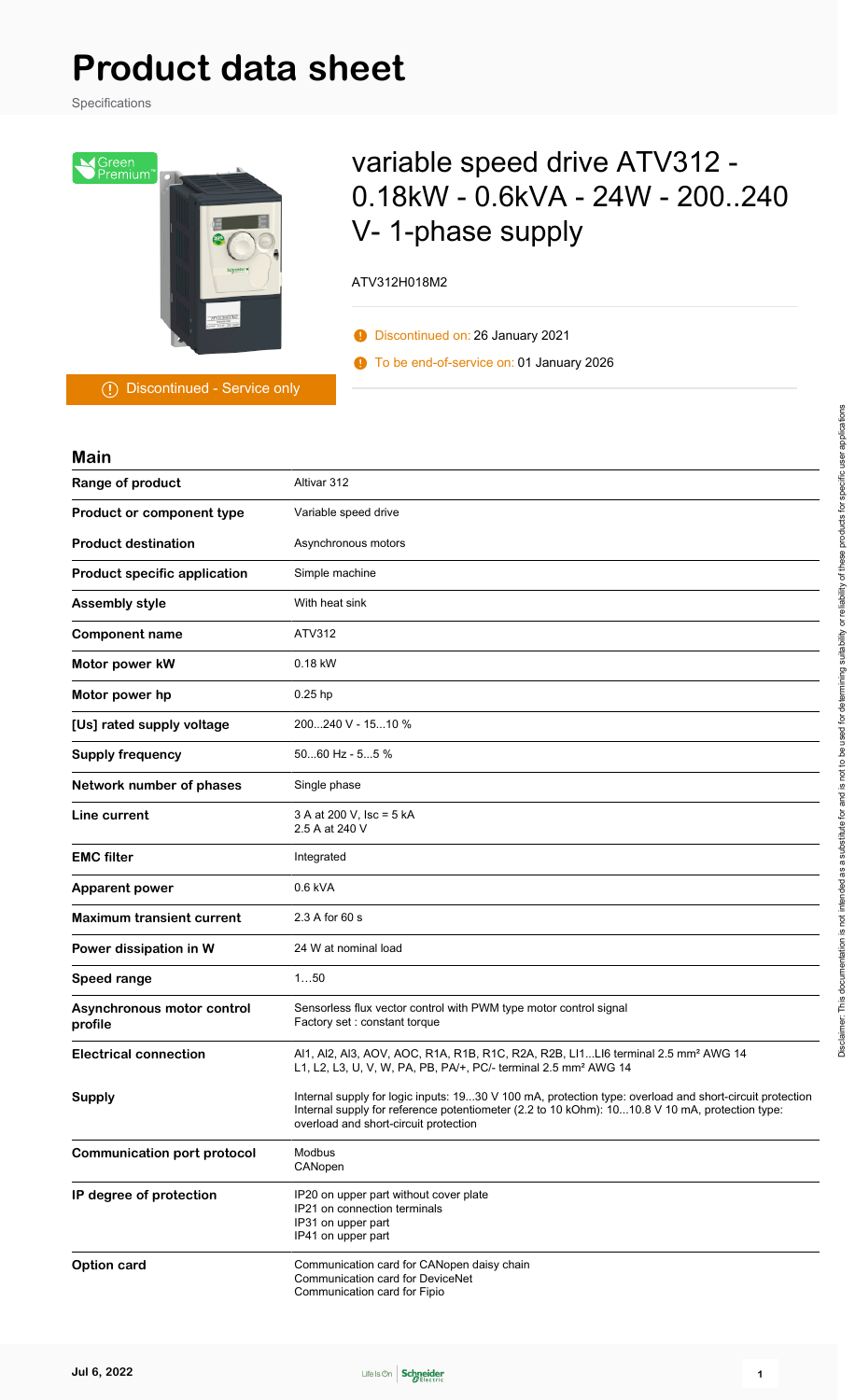| Complementary                                 |                                                                                                                                                                                                                                                                                                               |
|-----------------------------------------------|---------------------------------------------------------------------------------------------------------------------------------------------------------------------------------------------------------------------------------------------------------------------------------------------------------------|
| <b>Supply voltage limits</b>                  | 170264 V                                                                                                                                                                                                                                                                                                      |
| <b>Prospective line Isc</b>                   | 5 kA                                                                                                                                                                                                                                                                                                          |
| <b>Continuous output current</b>              | 1.5 A at 4 kHz                                                                                                                                                                                                                                                                                                |
| <b>Output frequency</b>                       | $0500$ Hz                                                                                                                                                                                                                                                                                                     |
| Nominal switching frequency                   | 4 kHz                                                                                                                                                                                                                                                                                                         |
| <b>Switching frequency</b>                    | 216 kHz adjustable                                                                                                                                                                                                                                                                                            |
| <b>Transient overtorque</b>                   | 170200 % of nominal motor torque                                                                                                                                                                                                                                                                              |
| <b>Braking torque</b>                         | 150 % during 60 s with braking resistor<br>100 % with braking resistor continuously<br>150 % without braking resistor                                                                                                                                                                                         |
| <b>Regulation loop</b>                        | Frequency PI regulator                                                                                                                                                                                                                                                                                        |
| Motor slip compensation                       | Automatic whatever the load<br>Suppressable<br>Adjustable                                                                                                                                                                                                                                                     |
| <b>Output voltage</b>                         | <= power supply voltage                                                                                                                                                                                                                                                                                       |
| <b>Tightening torque</b>                      | Al1, Al2, Al3, AOV, AOC, R1A, R1B, R1C, R2A, R2B, LI1LI6: 0.6 N.m<br>L1, L2, L3, U, V, W, PA, PB, PA/+, PC/-: 0.8 N.m                                                                                                                                                                                         |
| <b>Insulation</b>                             | Electrical between power and control                                                                                                                                                                                                                                                                          |
| Analogue input number                         | 3                                                                                                                                                                                                                                                                                                             |
| Analogue input type                           | Al1 configurable voltage 010 V, input voltage 30 V max, impedance: 30000 Ohm<br>Al2 configurable voltage +/- 10 V, input voltage 30 V max, impedance: 30000 Ohm<br>AI3 configurable current 020 mA, impedance: 250 Ohm                                                                                        |
| <b>Sampling duration</b>                      | Al1, Al2, Al3: 8 ms analog<br>LI1LI6: 4 ms discrete                                                                                                                                                                                                                                                           |
| <b>Response time</b>                          | AOV, AOC 8 ms for analog<br>R1A, R1B, R1C, R2A, R2B 8 ms for discrete                                                                                                                                                                                                                                         |
| <b>Linearity error</b>                        | $+/-$ 0.2 % for output                                                                                                                                                                                                                                                                                        |
| Analogue output number                        | $\mathbf{1}$                                                                                                                                                                                                                                                                                                  |
| Analogue output type                          | AOC configurable current: 020 mA, impedance: 800 Ohm, resolution: 8 bits<br>AOV configurable voltage: 010 V, impedance: 470 Ohm, resolution: 8 bits                                                                                                                                                           |
| Discrete input logic                          | Logic input not wired ( $L11L14$ ), < 13 V (state 1)<br>Negative logic (source) (LI1LI6), > 19 V (state 0)<br>Positive logic (source) (L11LI6), < 5 V (state 0), > 11 V (state 1)                                                                                                                             |
| Discrete output number                        | 2                                                                                                                                                                                                                                                                                                             |
| Discrete output type                          | Configurable relay logic: (R1A, R1B, R1C) 1 NO + 1 NC - 100000 cycles<br>Configurable relay logic: (R2A, R2B) NC - 100000 cycles                                                                                                                                                                              |
| Minimum switching current                     | R <sub>1</sub> -R <sub>2</sub> 10 mA at 5 V DC                                                                                                                                                                                                                                                                |
| <b>Maximum switching current</b>              | R1-R2: 2 A at 250 V AC inductive load, cos phi = $0.4$ and L/R = 7 ms<br>R1-R2: 2 A at 30 V DC inductive load, cos phi = 0.4 and $L/R = 7$ ms<br>R1-R2: 5 A at 250 V AC resistive load, cos phi = 1 and $L/R = 0$ ms<br>R1-R2: 5 A at 30 V DC resistive load, cos phi = 1 and $L/R = 0$ ms                    |
| Discrete input number                         | 6                                                                                                                                                                                                                                                                                                             |
| Discrete input type                           | (LI1LI6) programmable at 24 V, 0100 mA for PLC, impedance: 3500 Ohm                                                                                                                                                                                                                                           |
| <b>Acceleration and deceleration</b><br>ramps | Linear adjustable separately from 0.1 to 999.9 s<br>S. U or customized                                                                                                                                                                                                                                        |
| <b>Braking to standstill</b>                  | By DC injection                                                                                                                                                                                                                                                                                               |
| <b>Protection type</b>                        | Input phase breaks: drive<br>Line supply overvoltage and undervoltage safety circuits: drive<br>Line supply phase loss safety function, for three phases supply: drive<br>Motor phase breaks: drive<br>Overcurrent between output phases and earth (on power up only): drive<br>Overheating protection: drive |

Short-circuit between motor phases: drive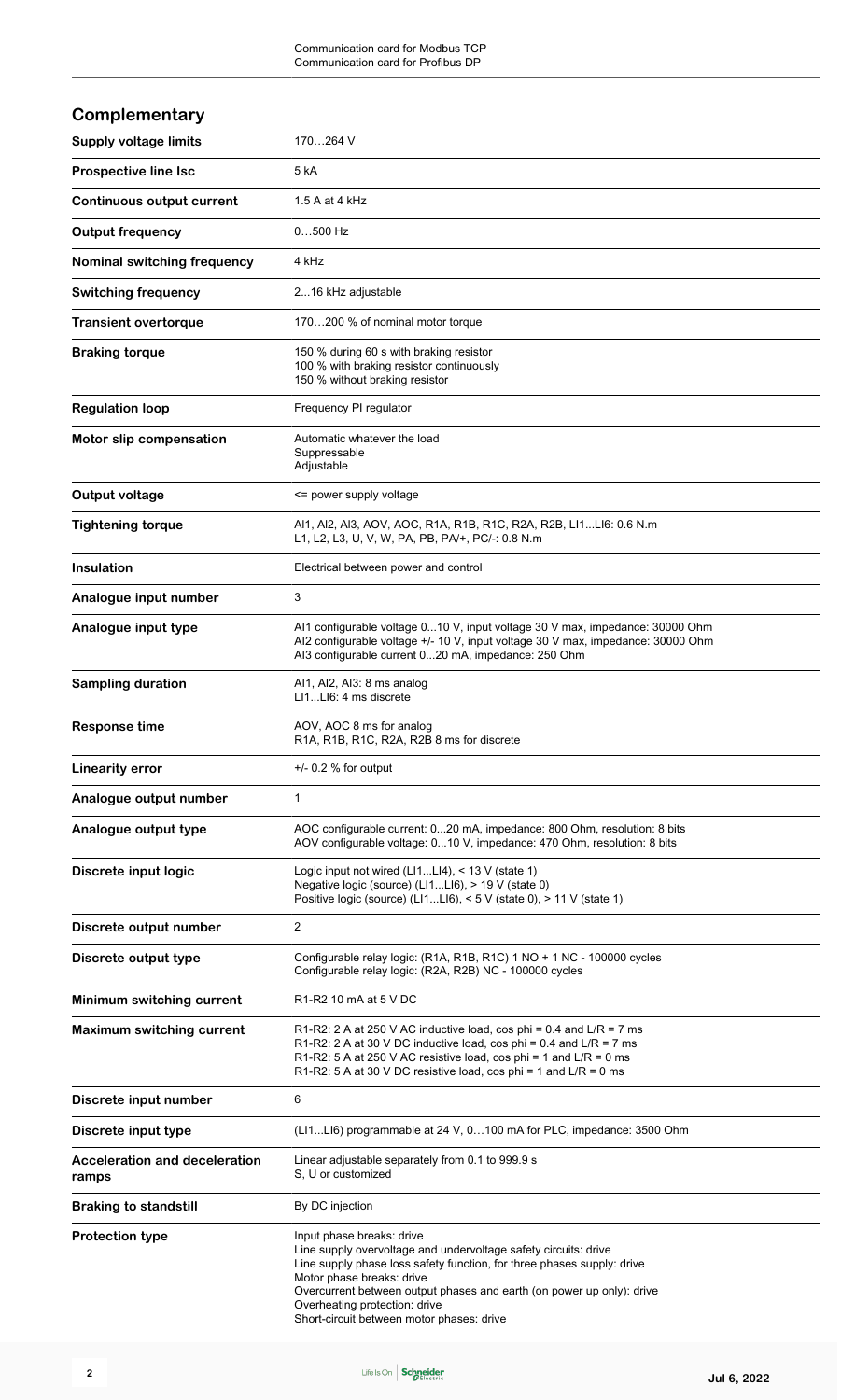|                              | Thermal protection: motor                                                                  |
|------------------------------|--------------------------------------------------------------------------------------------|
| <b>Insulation resistance</b> | $>= 500$ mOhm 500 V DC for 1 minute                                                        |
| <b>Local signalling</b>      | 1 LED (red) for drive voltage<br>Four 7-segment display units for CANopen bus status       |
| Time constant                | 5 ms for reference change                                                                  |
| <b>Frequency resolution</b>  | Analog input: 0.1100 Hz<br>Display unit: 0.1 Hz                                            |
| <b>Connector type</b>        | 1 RJ45 for Modbus/CANopen                                                                  |
| <b>Physical interface</b>    | RS485 multidrop serial link                                                                |
| <b>Transmission frame</b>    | <b>RTU</b>                                                                                 |
| <b>Transmission rate</b>     | 10, 20, 50, 125, 250, 500 kbps or 1 Mbps for CANopen<br>4800, 9600 or 19200 bps for Modbus |
| <b>Number of addresses</b>   | 1127 for CANopen<br>1247 for Modbus                                                        |
| <b>Number of drive</b>       | 127 for CANopen<br>31 for Modbus                                                           |
| <b>Marking</b>               | <b>CE</b>                                                                                  |
| <b>Operating position</b>    | Vertical +/- 10 degree                                                                     |
| Height                       | 145 mm                                                                                     |
| Width                        | 72 mm                                                                                      |
| <b>Depth</b>                 | 132 mm                                                                                     |
| Net weight                   | $1.5$ kg                                                                                   |

## **Environment**

| Dielectric strength                      | 2040 V DC between earth and power terminals<br>2880 V AC between control and power terminals                                                                                                                                                                                                                                                      |
|------------------------------------------|---------------------------------------------------------------------------------------------------------------------------------------------------------------------------------------------------------------------------------------------------------------------------------------------------------------------------------------------------|
| <b>Electromagnetic compatibility</b>     | 1.2/50 µs - 8/20 µs surge immunity test level 3 conforming to IEC 61000-4-5<br>Electrical fast transient/burst immunity test level 4 conforming to IEC 61000-4-4<br>Electrostatic discharge immunity test level 3 conforming to IEC 61000-4-2<br>Radiated radio-frequency electromagnetic field immunity test level 3 conforming to IEC 61000-4-3 |
| <b>Standards</b>                         | IEC 61800-3<br>IEC 61800-5-1                                                                                                                                                                                                                                                                                                                      |
| <b>Product certifications</b>            | <b>DNV</b><br><b>NOM</b><br><b>CSA</b><br>UL<br>GOST<br>C-Tick                                                                                                                                                                                                                                                                                    |
| <b>Pollution degree</b>                  | 2                                                                                                                                                                                                                                                                                                                                                 |
| <b>Protective treatment</b>              | <b>TC</b>                                                                                                                                                                                                                                                                                                                                         |
| <b>Vibration resistance</b>              | 1 gn (f= 13150 Hz) conforming to EN/IEC 60068-2-6<br>1.5 mm (f= 313 Hz) conforming to EN/IEC 60068-2-6                                                                                                                                                                                                                                            |
| <b>Shock resistance</b>                  | 15 gn for 11 ms conforming to EN/IEC 60068-2-27                                                                                                                                                                                                                                                                                                   |
| <b>Relative humidity</b>                 | 595 % without condensation conforming to IEC 60068-2-3<br>595 % without dripping water conforming to IEC 60068-2-3                                                                                                                                                                                                                                |
| Ambient air temperature for<br>storage   | $-2570 °C$                                                                                                                                                                                                                                                                                                                                        |
| Ambient air temperature for<br>operation | -1050 °C without derating (with protective cover on top of the drive)<br>-1060 °C with derating factor (without protective cover on top of the drive)                                                                                                                                                                                             |
| <b>Operating altitude</b>                | $\le$ 1000 m without derating<br>10002000 m with current derating 1 % per 100 m                                                                                                                                                                                                                                                                   |

| <b>Packing Units</b>         |     |
|------------------------------|-----|
| Unit Type of Package 1       | PCE |
| Number of Units in Package 1 |     |